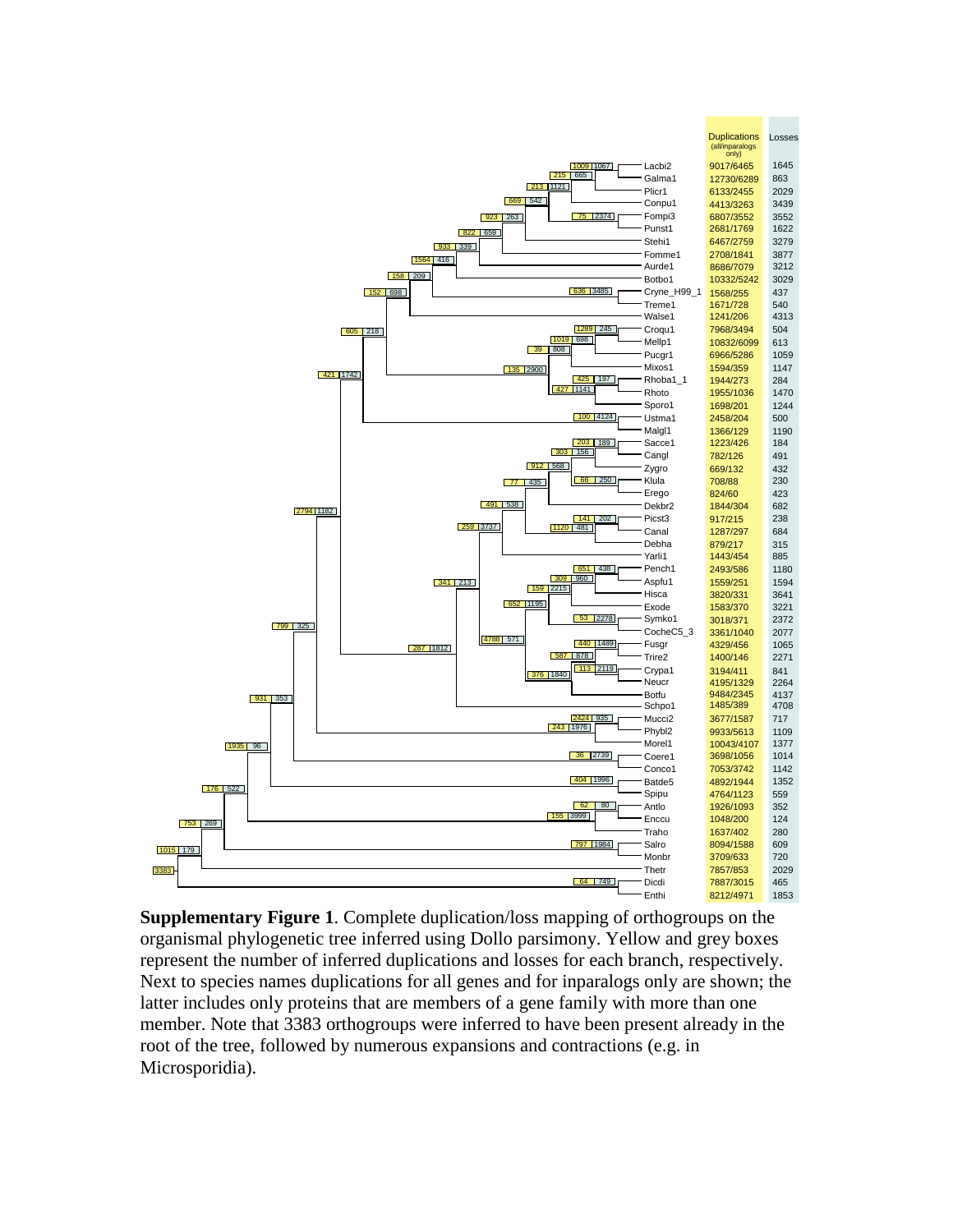

**Supplementary Figure 2.** The structure of the COMPARE pipeline. The analysis starts with predicted proteins of the input genomes, which are used in two paths. One (left panel) aims to infer gene trees on which orthogroups will be identified, the other uses single-copy genes to infer organismal phylogenies. Gene tree inference is preceded by clustering protein sequences into approximate gene families, inferring multiple sequence alignments and Maximum Likelihood gene trees for each cluster, which are then improved using gene tree – species tree reconciliations. Reconciled gene trees are subjected to ortholog-coding, which delimits orthogroups and creates an Ortholog x Species matrix. This is then used to reconstruct the duplication/loss history along the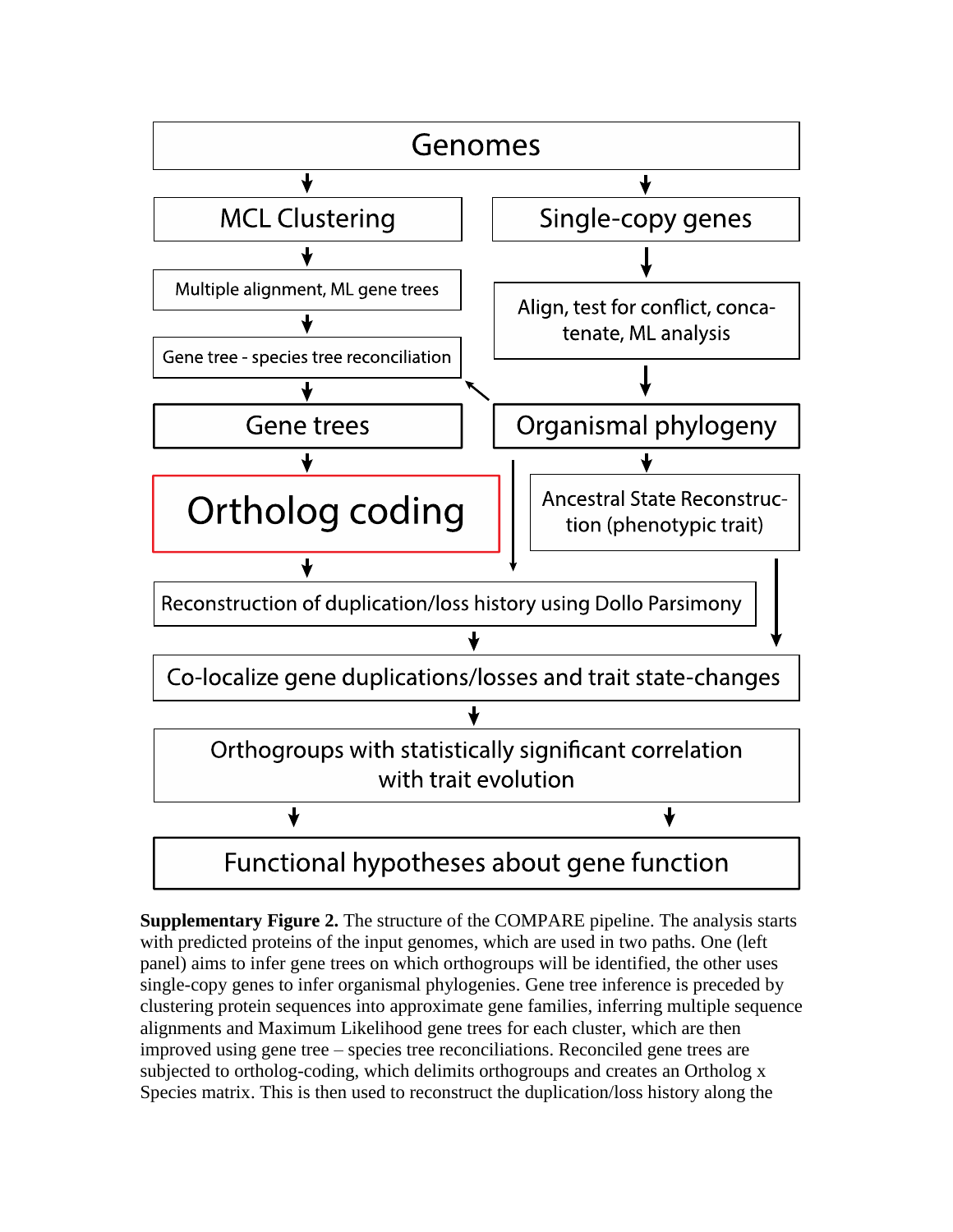organismal phylogenetic tree and screen for correlated evolution of orthogroups with the phenotypic trait of interest.



**Supplementary Figure 3**. Outline of the ortholog-coding algorithm. For explanation see Methods.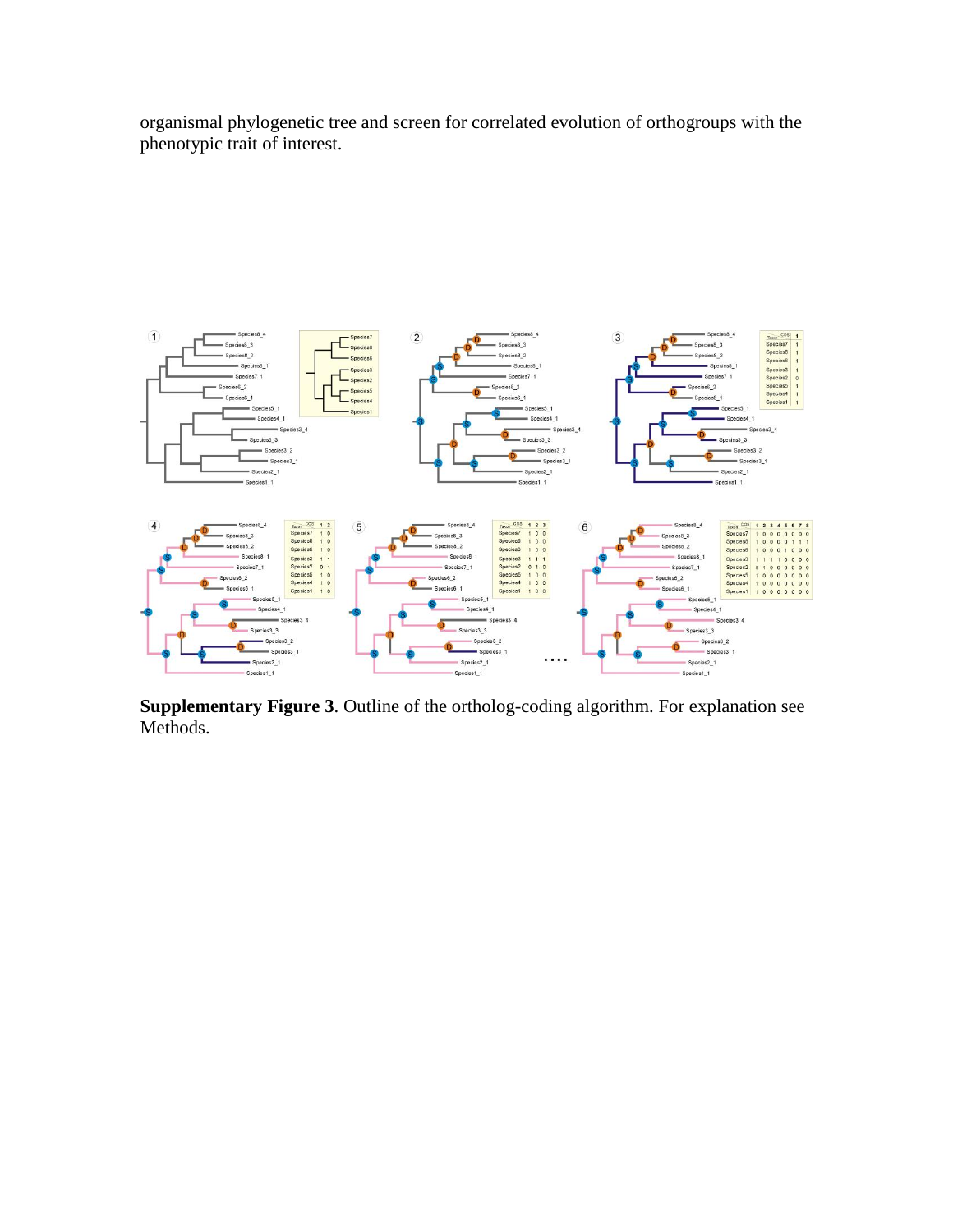

**Supplementary Figure 4.** Maximum Likelihood phylogram with support values form ML bootstrap analyses of the three datasets on branches. Numbers represent boostrap percentages obtained using the datasets with exclusion threshold 0.95, 0.98 and 1.0, respectively.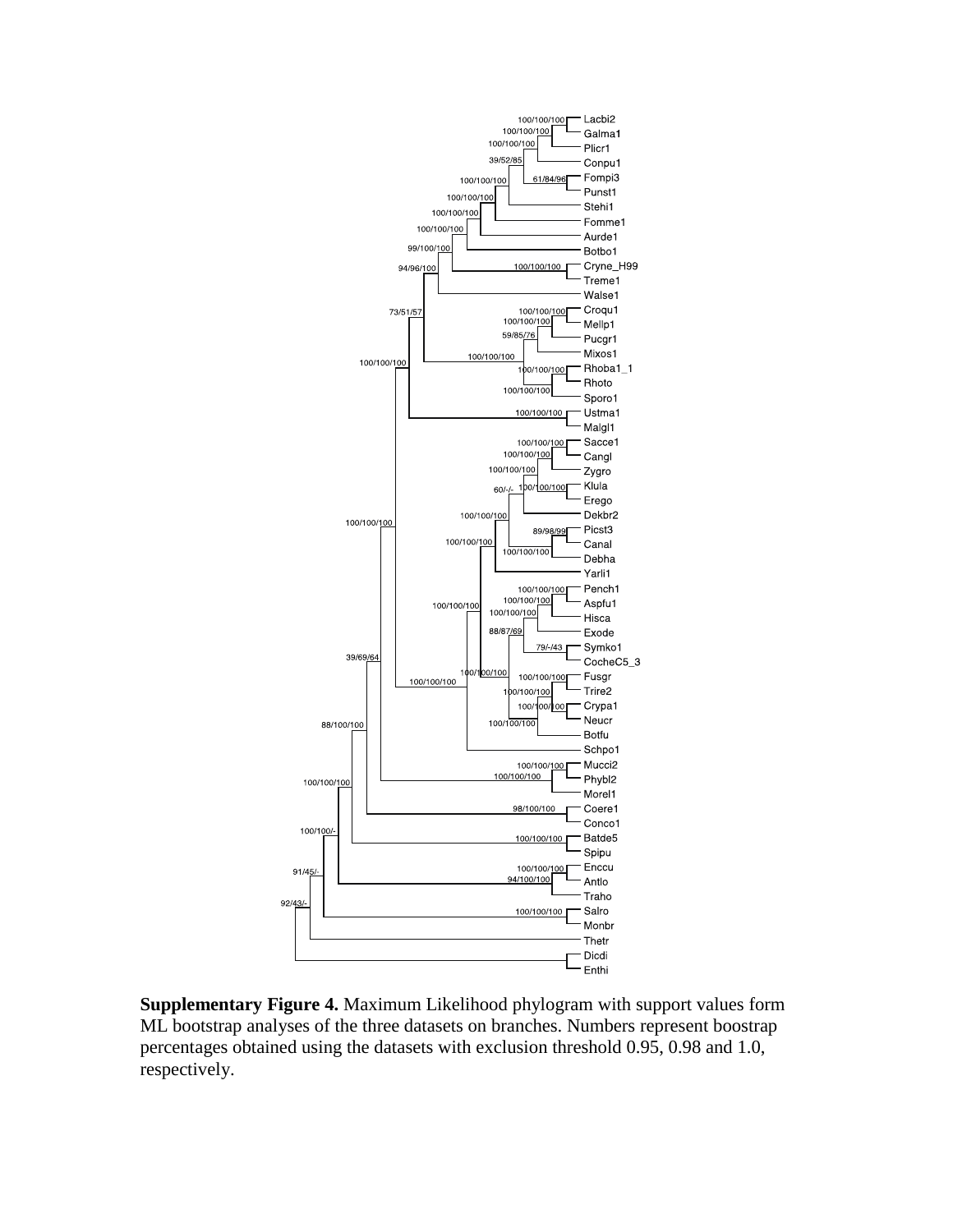

**Supplementary Figure 5.** 50% Bayesian Majority Rule consensus tree obtained using the most stringent dataset (exclusion threshold 1.0). Numbers above branches represent Bayesian Posterior Probabilities.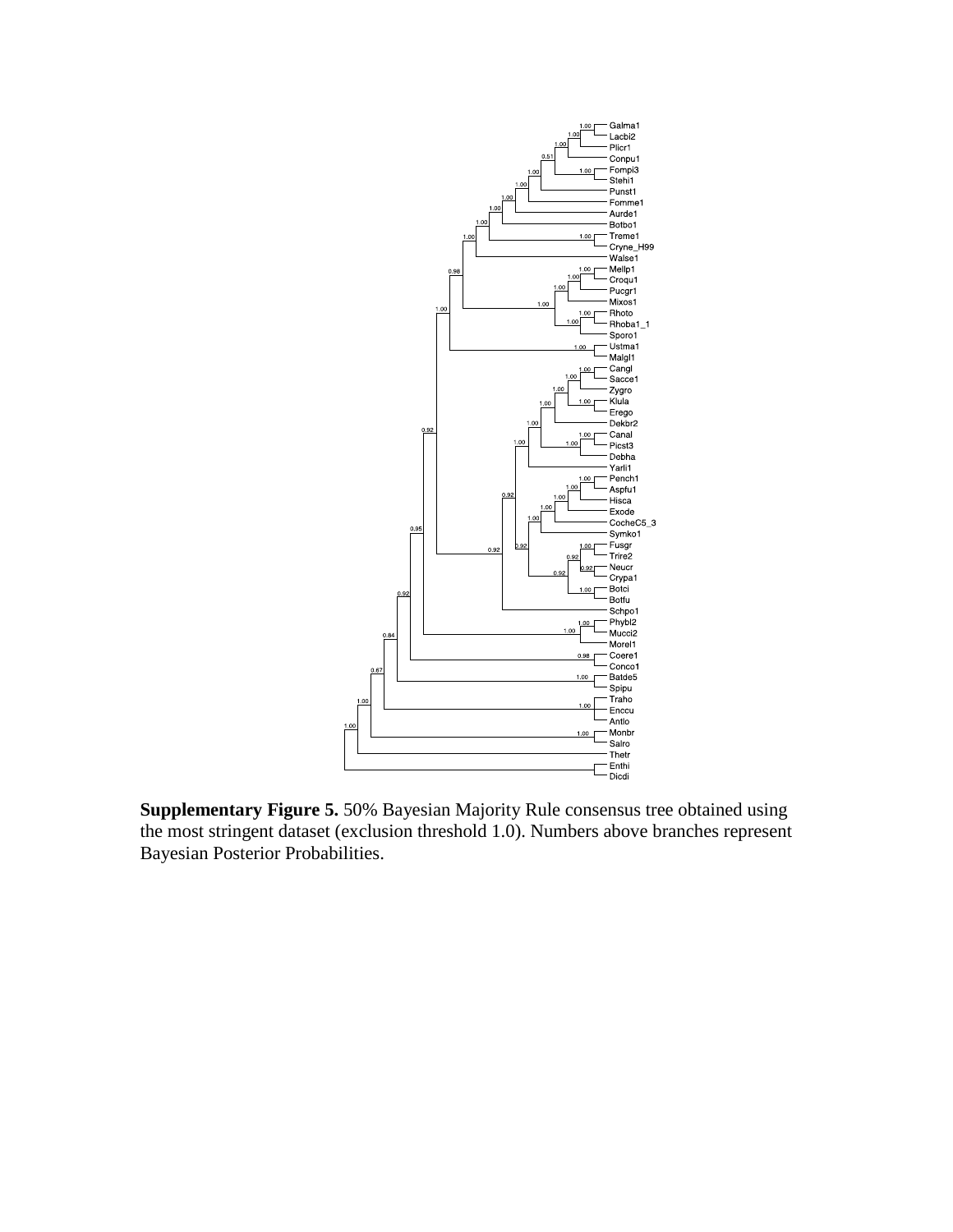**Supplementary Table 1**. Species, their abbreviations and source of whole genome sequences used in this study. Species marked by an asterisk  $(D)$  are unpublished and have been included in this study with permissions of the Principal Investigators of the genome projects.

| <b>TAXON NAME</b>              | ABBREV-<br><b>IATION</b> | <b>SOURCE</b>                                                                                    |
|--------------------------------|--------------------------|--------------------------------------------------------------------------------------------------|
| Antonospora locustae           | Antlo                    | http://forest.mbl.edu/cgi-bin/site/antonospora01?page=download                                   |
| Aspergillus fumigatus          | Aspfu1                   | http://genome.jgi.doe.gov/Aspfu1/Aspfu1.home.html                                                |
| Auricularia delicata           | Aurde1                   | http://genome.jgi.doe.gov/Aurde1/Aurde1.home.html                                                |
| Batrachochytrium dendrobatidis | Batde <sub>5</sub>       | http://genome.jgi.doe.gov/Batde5/Batde5.home.html                                                |
| Botryobasidium botryosum       | Botbo1 $\star$           | http://genome.jgi.doe.gov/Botbo1/Botbo1.home.html                                                |
| Botrytis cinerea               | Botci                    | http://www.broadinstitute.org/annotation/genome/botrytis_cinerea/MultiDown<br>loads.html         |
| Candida albicans               | Canal                    | http://www.candidagenome.org/DownloadContents.shtml                                              |
| Candida glabrata               | Cangl                    | http://www.genolevures.org/download.html#klla                                                    |
| Cochliobolus heterostrophus    | CocheC <sub>3</sub>      | http://genome.jgi.doe.gov/CocheC5_3/CocheC5_3.home.html                                          |
| Coemansia reversa              | Coere1 $\star$           | http://genome.jgi.doe.gov/Coere1/Coere1.home.html                                                |
| Conidiobolus coronatus         | Conco1 $\star$           | http://genome.jgi.doe.gov/Conco1/Conco1.home.html                                                |
| Coniophora puteana             | Conpu1                   | http://genome.jgi.doe.gov/Conpu1/Conpu1.home.html                                                |
| Cronartium quercuum            | Croqu1 $\star$           | http://genome.jgi.doe.gov/Croqu1/Croqu1.home.html                                                |
|                                |                          |                                                                                                  |
| Cryphonectria parasitica       | Crypa1                   | http://genome.jgi.doe.gov/Crypa2/Crypa2.home.html                                                |
| Cryptococcus neoformans        | CryneH1                  | http://genome.jgi.doe.gov/Cryne_JEC21_1/Cryne_JEC21_1.home.html                                  |
| Debaryomyces hanseni           | Debha                    | http://crdd.osdd.net/raghava/genomesrs/deb.php                                                   |
| Dekkera bruxellensis           | Dekbr <sub>2</sub>       | http://genome.jgi.doe.gov/Dekbr2/Dekbr2.home.html                                                |
| Dictyostelium discoideum       | Dicdi                    | http://dictybase.org/db/cgi-bin/dictyBase/download/blast_databases.pl                            |
| Encephalitozoon cuniculi       | Enccu                    | http://www.broadinstitute.org/annotation/genome/microsporidia_comparative                        |
|                                |                          | /MultiDownloads.html                                                                             |
| Entamoeba histolytica          | Enthi                    | ftp://ftp.sanger.ac.uk/pub/pathogens/Entamoeba/                                                  |
| Eremothecium gossypii          | Erego                    | http://www.genolevures.org/download.html#klla                                                    |
| Exophiala dermatitidis         | $Exode\star$             | http://www.broadinstitute.org/annotation/genome/Black_Yeasts/MultiDownlo                         |
|                                |                          | ads.html                                                                                         |
| Fomitiporia mediterranea       | Fomme1                   | http://genome.jgi.doe.gov/Fomme1/Fomme1.home.html                                                |
| Fomitopsis pinicola            | Fompi3                   | http://genome.jgi.doe.gov/Fompi3/Fompi3.home.html                                                |
| Fusarium graminearum           | Fusgr                    | http://www.broadinstitute.org/annotation/genome/fusarium_group/MultiDownl<br>oads.html           |
| Galerina marginata             | Galma1★                  | http://genome.jgi.doe.gov/Galma1/Galma1.home.html                                                |
| Histoplasma capsulatum         | Hisca                    | http://www.broadinstitute.org/annotation/genome/histoplasma_capsulatum/M                         |
|                                |                          | ultiDownloads.html                                                                               |
| Kluyveromyces lactis           | Klula                    | http://www.genolevures.org/download.html#klla                                                    |
| Laccaria bicolor               | Lacbi <sub>2</sub>       | http://genome.jgi.doe.gov/Lacbi2/Lacbi2.home.html                                                |
| Malessezia globosa             | Malgl1                   | http://genome.jgi.doe.gov/Malgl1/Malgl1.home.html                                                |
| Melampsora laricis-populina    | Mellp1                   | http://genome.jgi.doe.gov/Mellp1/Mellp1.home.html                                                |
| Mixia osmundae                 | Mixos1                   | http://genome.jgi.doe.gov/Mixos1/Mixos1.home.html                                                |
| Monosiga brevicollis           | Monbr★                   | http://www.broadinstitute.org/annotation/genome/multicellularity_project/Mult                    |
|                                |                          | iDownloads.html                                                                                  |
| Mortierella elongata           | Morel1 $\star$           | http://genome.jgi-psf.org/Morel1/Morel1.home.html                                                |
| Mucor circinelloides           | Mucci <sub>2</sub>       | http://genome.jgi.doe.gov/Mucci2/Mucci2.home.html                                                |
| Neurospora crassa              | Neucr                    | http://www.broadinstitute.org/annotation/genome/neurospora/MultiDownload                         |
|                                |                          | s.html                                                                                           |
| Penicillium chrysogenum        | Pench1                   | http://genome.jgi.doe.gov/Pench1/Pench1.home.html                                                |
| Phycomyces blakesleeanus       | Phybl2                   | http://genome.jgi.doe.gov/Phybl2/Phybl2.home.html                                                |
| Pichia stipitis                | Picst <sub>3</sub>       | http://genome.jgi.doe.gov/Picst3/Picst3.home.html                                                |
| Plicaturopsis crispa           | Plicr1 $\star$           | http://genome.jgi.doe.gov/Plicr1/Plicr1.home.html                                                |
| Puccinia graminis              | Pucgr1                   | http://genome.jgi.doe.gov/Pucgr1/Pucgr1.home.html                                                |
| Punctularia strigosozonata     | Punst1                   | http://genome.jgi.doe.gov/Punst1/Punst1.home.html                                                |
| Rhodosporidium toruloides      | Rhoba1★                  | http://crdd.osdd.net/raghava/genomesrs/rhodosp.php                                               |
| (=Rhodotorula glutinis)        |                          |                                                                                                  |
| Rhodotorula graminis           | Rhoto                    | http://genome.jgi.doe.gov/Rhoba1_1/Rhoba1_1.home.html                                            |
| Saccharomyces cerevisiae       | Sacce1                   | http://genome.jgi.doe.gov/SacceYB210_1/SacceYB210_1.home.html                                    |
| Salpingloea rosetta            | Salro★                   | http://www.broadinstitute.org/annotation/genome/multicellularity_project/Mult<br>iDownloads.html |
| Schizosaccharomyces pombe      | Schpo1                   | http://genome.jgi.doe.gov/Schpo1/Schpo1.home.html                                                |
| Spizellomyces punctatus        |                          | http://www.broadinstitute.org/annotation/genome/multicellularity_project/Mult                    |
|                                | Spipu★                   | iDownloads.html                                                                                  |
| Sporobolomyces roseus          | Sporo1 $\star$           | http://genome.jgi.doe.gov/Sporo1/Sporo1.home.html                                                |
| Stereum hirsutum               | Stehi1                   | http://genome.jgi.doe.gov/Stehi1/Stehi1.home.html                                                |
|                                |                          |                                                                                                  |
| Symbiotaphrina kochii          | Symko1★                  | http://genome.jgi.doe.gov/Symko1/Symko1.home.html                                                |
| Thecamonas trahens             | Thetr $\star$            | http://www.broadinstitute.org/annotation/genome/multicellularity_project/Mult<br>iDownloads.html |
| Trachipleistophora hominis     | Traho                    | http://www.ncbi.nlm.nih.gov/bioproject/84343                                                     |
| Tremella mesenterica           | Treme1                   | http://genome.jgi.doe.gov/Treme1/Treme1.home.html                                                |
| Trichoderma reesei             | Trire2                   | http://genome.jgi.doe.gov/Trire2/Trire2.home.html                                                |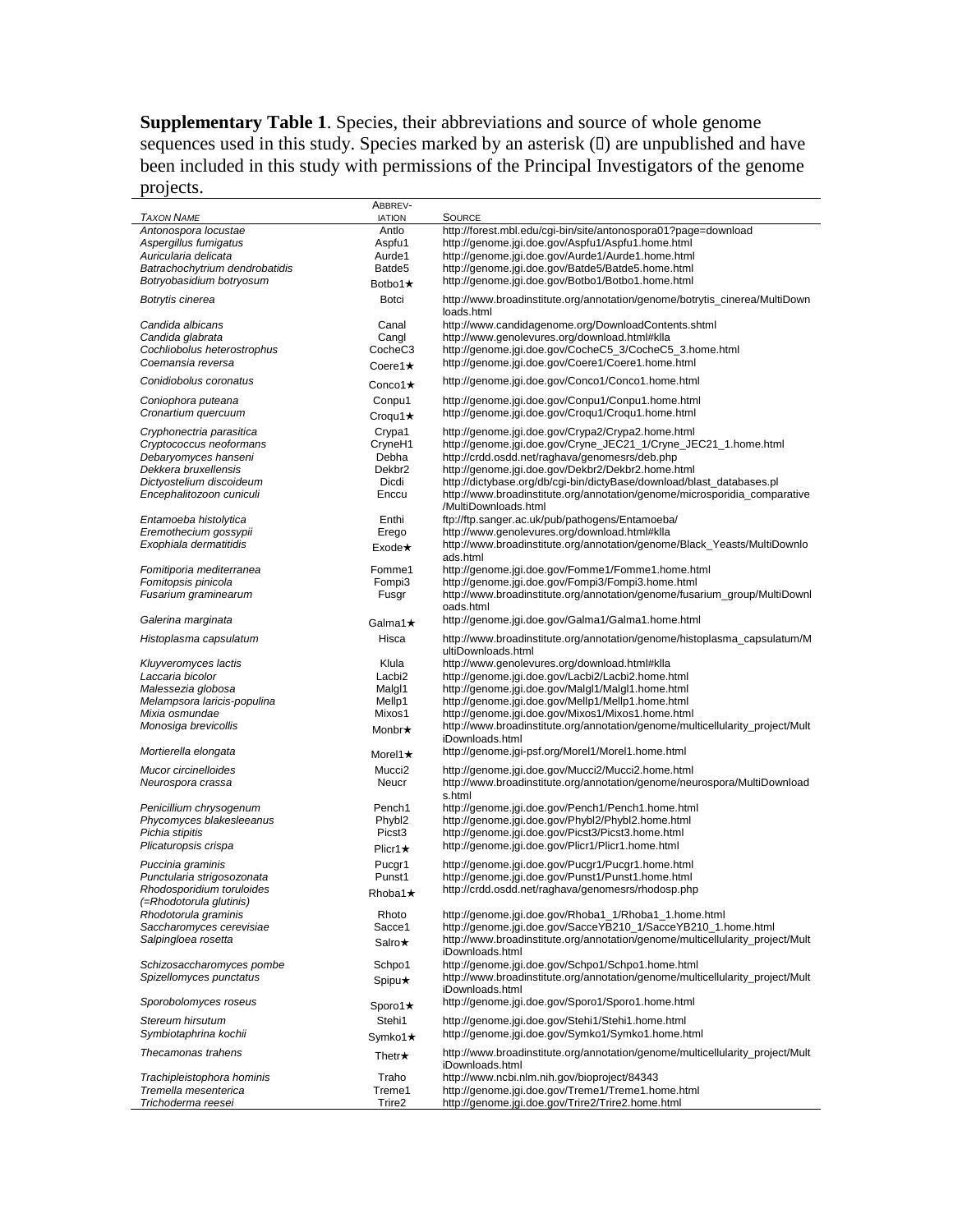| Ustilago maydis          | Ustma1 | http://genome.jgi.doe.gov/Ustma1/Ustma1.home.html |
|--------------------------|--------|---------------------------------------------------|
| Wallemia sebi            | Walse1 | http://genome.jgi.doe.gov/Walse1/Walse1.home.html |
| Yarrowia lipolytica      | Yarli1 | http://genome.jgi.doe.gov/Yarli1/Yarli1.home.html |
| Zygosaccharomyces rouxii | Zygro  | http://www.genolevures.org/download.html#klla     |

## **Supplementary Table 2.** Classification and lifestyle (yeast, unicellular, filamentous or pseudohyphal) of the species included in the study.

|                                         |                       | LIFESTYLE <sup>1</sup> (FI – FILAMENTOUS, YE – YEAST, |
|-----------------------------------------|-----------------------|-------------------------------------------------------|
| TAXON                                   | HIGHER CLASSIFICATION | PS - PSEUDOHYPHAL, UNI - UNICELLULAR)                 |
| Antonospora locustae                    | Microsporidia         | UNI                                                   |
| Aspergillus fumigatus                   | Pezizomycotina        | FI.                                                   |
| Auricularia delicata                    | Agaricomycotina       | FI.                                                   |
| Batrachochytrium dendrobatidis          | Chytridiomycota       | <b>UNI</b>                                            |
| Botryobasidium botryosum                | Agaricomycotina       | FI.                                                   |
| Botrytis cinerea                        | Leotiomycetes         | FI                                                    |
| Candida albicans                        | Saccharomycotina      | YE, FI, PS                                            |
| Candida glabrata                        | Saccharomycotina      | YE,PS                                                 |
| Cochliobolus heterostrophus             | Dothideomycetes       | FI, YE                                                |
| Coemansia reversa                       | Kickxellomycota       | FI.                                                   |
| Conidiobolus coronatus                  | Entomophtoromycotina  | F1                                                    |
| Coniophora puteana                      | Agaricomycotina       | FI                                                    |
| Cronartium quercuum                     | Pucciniomycotina      | FI                                                    |
| Cryphonectria parasitica                | Pezizomycotina        | FI.                                                   |
| Cryptococcus neoformans                 | Agaricomycotina       | FI.YE                                                 |
| Debaryomyces hanseni                    | Saccharomycotina      | YE, FI?, PS                                           |
| Dekkera bruxellensis                    | Saccharomycotina      | YE, FI, PS                                            |
| Dictyostelium discoideum                | Amoebozoa             | UNI                                                   |
| Encephalitozoon cuniculi                | Microsporidia         | <b>UNI</b>                                            |
| Entamoeba histolytica                   | Amoebozoa             | <b>UNI</b>                                            |
| Eremothecium gossypii                   | Saccharomycotina      | FI.                                                   |
| Exophiala dermatitidis                  | Pezizomycotina        | FI, YE                                                |
| Fomitiporia mediterranea                | Agaricomycotina       | FI                                                    |
| Fomitopsis pinicola                     | Agaricomycotina       | FI.                                                   |
| Fusarium graminearum                    | Pezizomycotina        | FI                                                    |
| Galerina marginata                      | Agaricomycotina       | FI                                                    |
| Histoplasma capsulatum                  | Pezizomycotina        | FI, YE                                                |
| Kluyveromyces lactis                    | Saccharomycotina      | YE,PS                                                 |
| Laccaria bicolor                        | Agaricomycotina       | FI                                                    |
| Malessezia globosa                      | Ustilaginomycotina    | FI.YE                                                 |
| Melampsora laricis-populina             | Pucciniomycotina      | FI.                                                   |
| Mixia osmundae                          | Pucciniomycotina      | FI, YE                                                |
| Monosiga brevicollis                    | Choanoflagellata      | <b>UNI</b>                                            |
| Mortierella elongata                    | Zygomycota            | FI                                                    |
| Mucor circinelloides                    | Zygomycota            | FI.YE                                                 |
| Neurospora crassa                       | Pezizomycotina        | FI                                                    |
| Penicillium chrysogenum                 | Pezizomycotina        | $FI,(YE)^2$                                           |
| Phycomyces blakesleeanus                | Zygomycota            | FI                                                    |
| Pichia stipitis                         | Saccharomycotina      | YE,PS                                                 |
| Plicaturopsis crispa                    | Agaricomycotina       | FI                                                    |
| Puccinia graminis                       | Pucciniomycotina      | FI                                                    |
| Punctularia strigosozonata              | Agaricomycotina       | FI.                                                   |
| Rhodosporidium toruloides (=Rhodotorule | Pucciniomycotina      | FI, YE                                                |
| qlutinis)                               |                       |                                                       |
| Rhodotorula graminis                    | Pucciniomycotina      | FI, YE, PS                                            |
| Saccharomyces cerevisiae                | Saccharomycotina      | YE.PS                                                 |
| Salpingloea rosetta                     | Choanoflagellata      | <b>UNI</b>                                            |
| Schizosaccharomyces pombe               | Taphrinomycotina      | YE,PS                                                 |
| Spizellomyces punctatus                 | Chytridiomycota       | <b>UNI</b>                                            |
| Sporobolomyces roseus                   | Pucciniomycotina      | FI, YE, PS                                            |
| Stereum hirsutum                        | Agaricomycotina       | FI.                                                   |
| Symbiotaphrina kochii                   | Pezizomycotina        | YE                                                    |
| Thecamonas trahens                      | Apusozoa              | <b>UNI</b>                                            |
| Trachipleistophora hominis              | Microsporidia         | UNI                                                   |
| Tremella mesenterica                    | Agaricomycotina       | FI, YE                                                |
| Trichoderma reesei                      | Pezizomycotina        | FI.                                                   |
| Ustilago maydis                         | Ustilaginomycotina    | FI, YE                                                |
| Wallemia sebi                           | Wallemiomycetes       | FI                                                    |
| Yarrowia lipolytica                     | Saccharomycotina      | FI, YE, PS                                            |
| Zygosaccharomyces rouxii                | Saccharomycotina      | YE,PS                                                 |